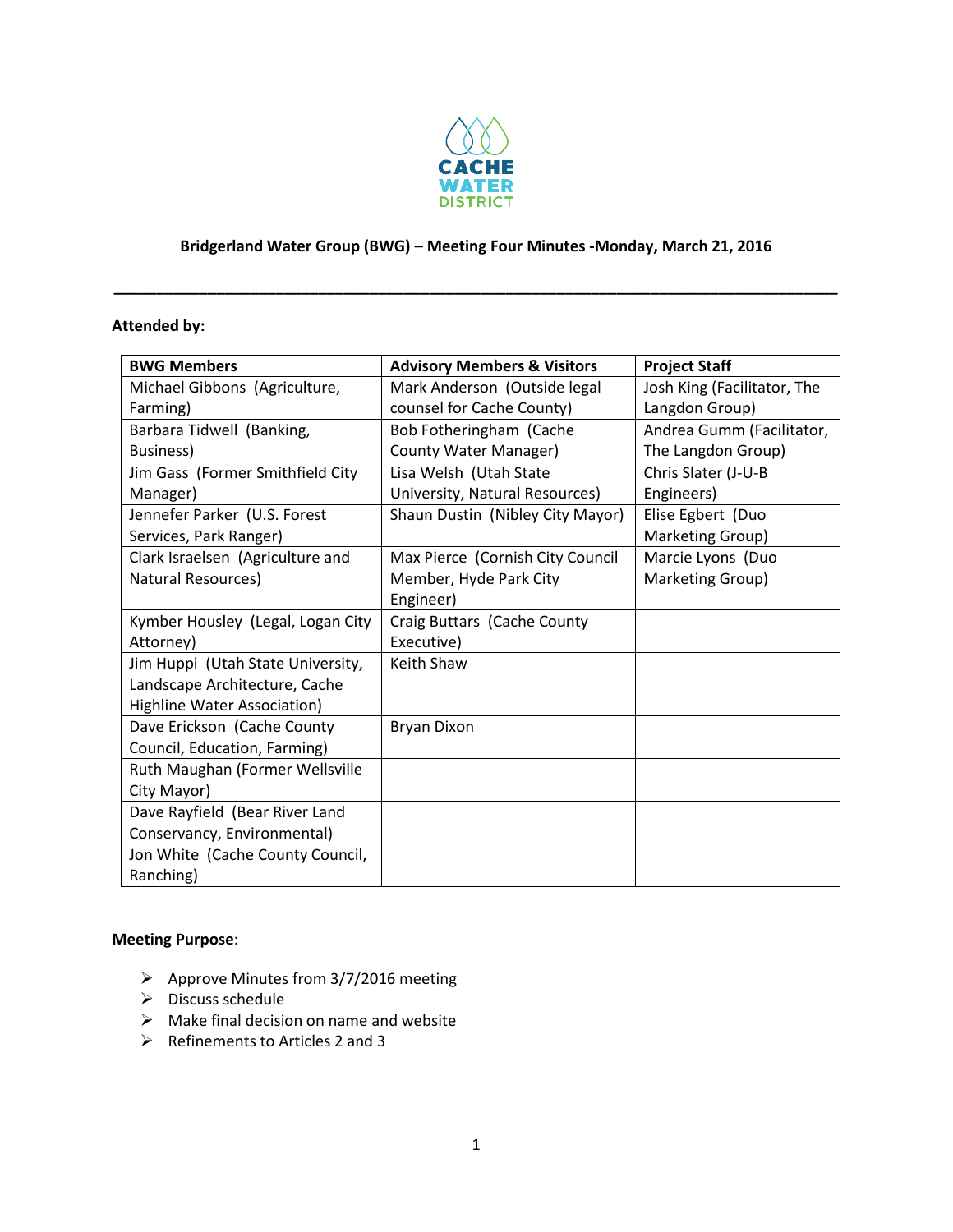#### **Agenda:**

#### **Topic 1: Review Minutes and Address Administrative Items**

- Josh King, facilitator, welcomed everyone to the meeting and reviewed the agenda. Josh presented the meeting minutes from 3/7/2016. No corrections were proposed and they were approved unanimously by the group.
- Barbara told the group about a letter left on her doorstep by Mr. Thompson. The letter stated concern about using the word "conservancy" in the name of the water district.
- Josh presented an updated project timeline, noting that the petition timeline was left in for reference, even though the group decided to go the route of a resolution. The timeline was created based on Election Day, and tasks were backed out from that date.
	- o Dave R.: It says we should have a February and March piece. I assume those are PR pieces?
	- o Josh: That was referencing talking points and items for the county. We have completed these tasks.
	- o Jennefer: Who would be responsible for outreach and engagement?
	- $\circ$  Josh: The scope and extent of that will be determined by this group. You will decide if this needs to be a strong grassroots effort with the group taking ownership or if this is more of a PR and outreach effort through a firm, or combination of both.
	- $\circ$  Jim H.: You are showing on the timeline that adoption of resolution in May. Do we need to be getting in front of councils to get on the schedule?
	- $\circ$  Kymber: Every city runs different. Logan City doesn't need that type of lead time, but with budgets, some advanced notice is required.
	- $\circ$  Craig: Mayor Peterson asked that we present to the city council in a workshop on April 5, and then at the meeting on April 19, where Logan City Council could make a decision. His request was to come in April because of the budget. The earlier that we can get the resolution out to the municipalities the better.
	- $\circ$  Bob: Mayor Peterson wanted a separate resolution for Logan City and not combined with another community.
	- o Dave R.: What do we need for the workshop?
	- o Mark: They will want to see the resolution.
	- $\circ$  Kymber: What they are going to want to know is why we need a conservancy district, rather than the details of getting there. We need to provide an answer as to why the WCD should provide the services rather than the county.
	- o Craig: They will want examples of what a WCD can do for Logan City.
	- o Barbara: Is this something we need to take to the other municipalities, too?
	- o Dave R.: Yes.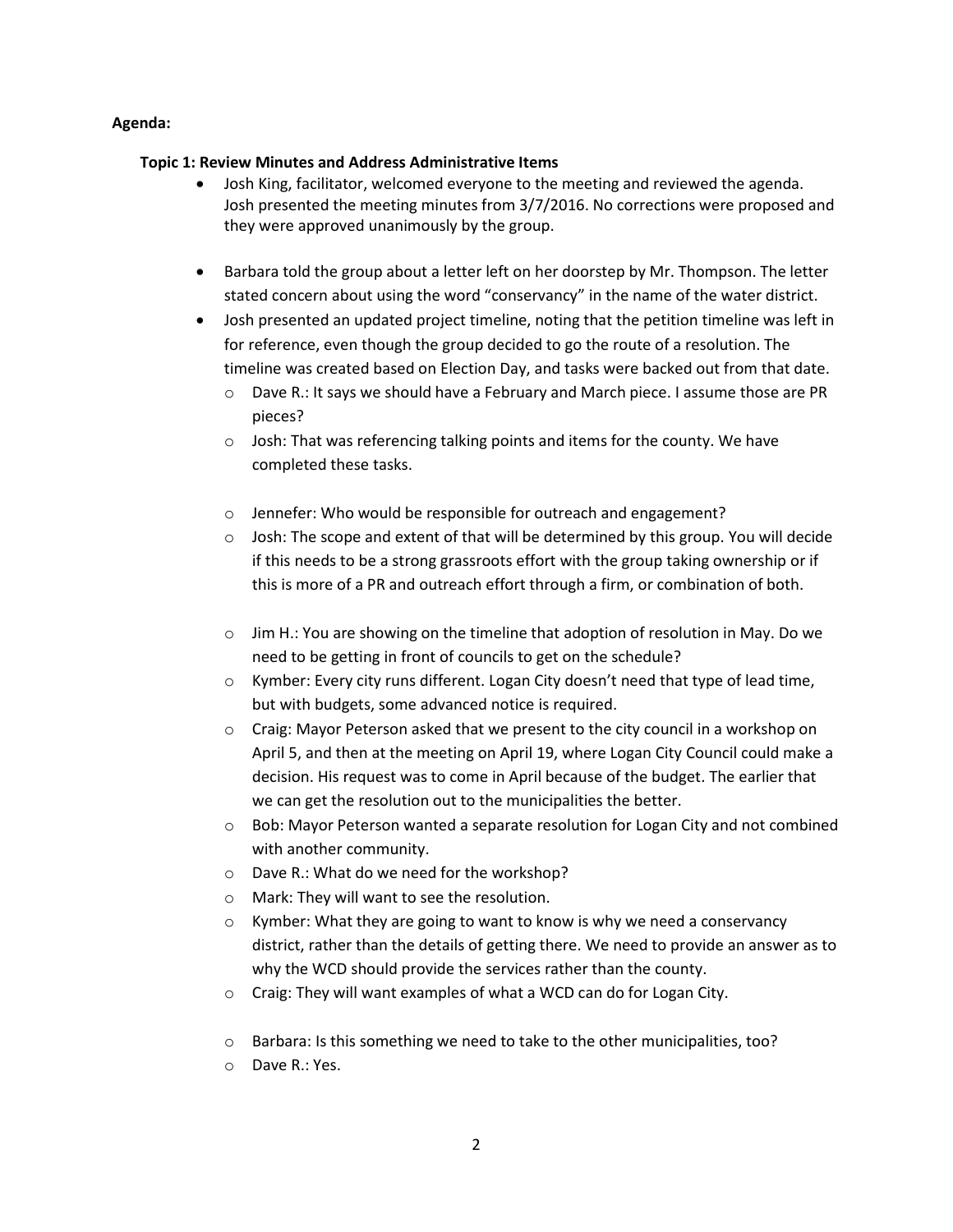- $\circ$  Kymber: What we have decided is important. (Number of board, voting districts, etc.) The bigger question is benefit of the district.
- o Ruth: The big question is if there will be an expense.
- o Dave E.: And if there is a savings, county wide.
- o Josh: What are the requirements to get them to pass the resolution?
- $\circ$  Mark: We have taken major steps to draft the resolution. We can have a customized version of the resolution prior to the next meeting.
- $\circ$  Jim G. A lot of the city council members won't do homework before the meeting. And they won't feel comfortable at the initial meeting to pass a resolution.
- o Josh: We met with all the city councils last year. They have a copy of a draft resolution with areas left blank where decisions needed to be made (e.g., number of board members). It won't be the first time they have heard this information.
- $\circ$  Jon: We need answers ready to questions. They are going to want to provide input. They want to participate in making this resolution for them.
- o Josh: When we use the term resolution, do we all know what that means?
- $\circ$  Mark: A resolution is a formal document that can be acted upon by the legislative body of the county or municipalities.
- $\circ$  Dave R.: Why would we not want to go in with what we have determined in these meetings? Even if the public wasn't involved, we wouldn't have time to change it.
- $\circ$  Jon: If you go in there and say, "This is the resolution. Here is what we think is best." They aren't going to adopt it until they give their input.
- o Kymber: Once this goes on the ballot, does it have to pass by majority by each city? My conclusion is that once it is on the ballot, it just has to pass by the district.
- o Mark: That is correct. That is what the statute says. A municipality can withdraw from the process through the protest period.
- $\circ$  Barbara: Once they pass the resolution, can they make changes to it in the future?
- $\circ$  Mark: If the votes approve the creation of the district, the county/city can't go back and change anything. At that point, the voters have decided what they want. The only control the county will have after the creation of the district is the irrigated agriculture representative will be appointed by the county council. If a community doesn't participate now, a boundary adjustment could be made, in the future, to annex the community back in.
- Josh: The requirements for draft resolutions:
	- 1. Area and boundary
	- 2. Name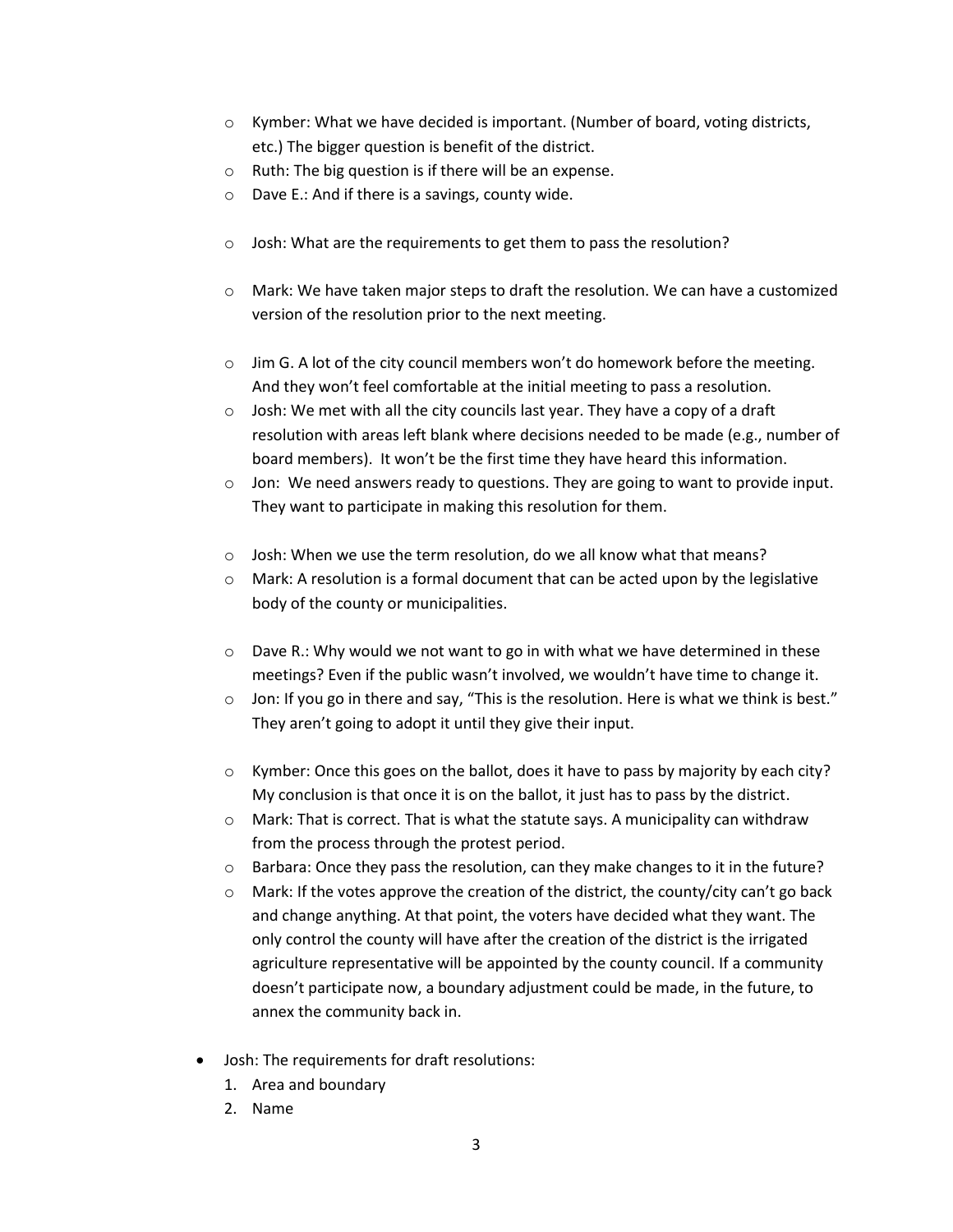- 3. Services to be provided
- 4. Method of paying costs of providing services
- 5. Tax rate
- 6. Number of board members and initial board make-up
- o Craig: How is the district funded the first two years?
- o Mark: The County would provide funding the first two years.
- o Dave R.: City Council members and the public will ask about costs.
- $\circ$  Mark: We can't truthfully answer that. In my opinion, you don't know what projects they will take on. There are too many unknowns to say for sure, long term, what the costs will be. In the short term, it won't change. The county will continue to tax at the rate their taxing, then, the WCD will pick up that slack and the county will decrease funding.
- o Shaun: This is an easy question to answer. In the short term, the district is tax neutral because the funding comes from the county. In the long term, it depends on what we as a district want to do. If we decide we want to show up at meetings in Salt Lake and tell people not to use water, then it costs nothing. If we build a dam, it will cost a lot. In four years, the citizens of the county will be making that determination.
- $\circ$  Bob: Can the resolution state that it will be tax neutral for four years?
- o Mark: I don't see a problem with that.
- Assignments for scheduling city council meetings (5 minute presentation, 10 minute Q&A)
	- o Jim G.: Smithfield, North Logan
	- o Jon: Paradise, Hyrum and Mendon
	- o Dave E. Richmond, Clarkston, Newton, Amalga
	- o Kymber: Logan
	- o Mike: Lewiston, Trenton
	- o Max: Cornish (April 21 at 7 p.m.)
	- o Ruth: Wellsville
	- o Dave R.: Hyde Park
	- o Shaun: Nibley, Providence, Millville, River Heights
	- $\circ$  Barbara wants to go along
- Dave R. asked Bob to report on the Water Users Conference.
	- $\circ$  Bob: This conference is a place where water users in the state get together and talk about water issues. The first general session was given by the NRCS on the current water outlook/supply in Utah. The Bear River Basin is a little below normal by snow pack, but that could still change if we get a couple rain events or if we don't get anything. The second general session was about Prepare 60 – a group that the governor is quasi working with. This group includes Washington County WCD,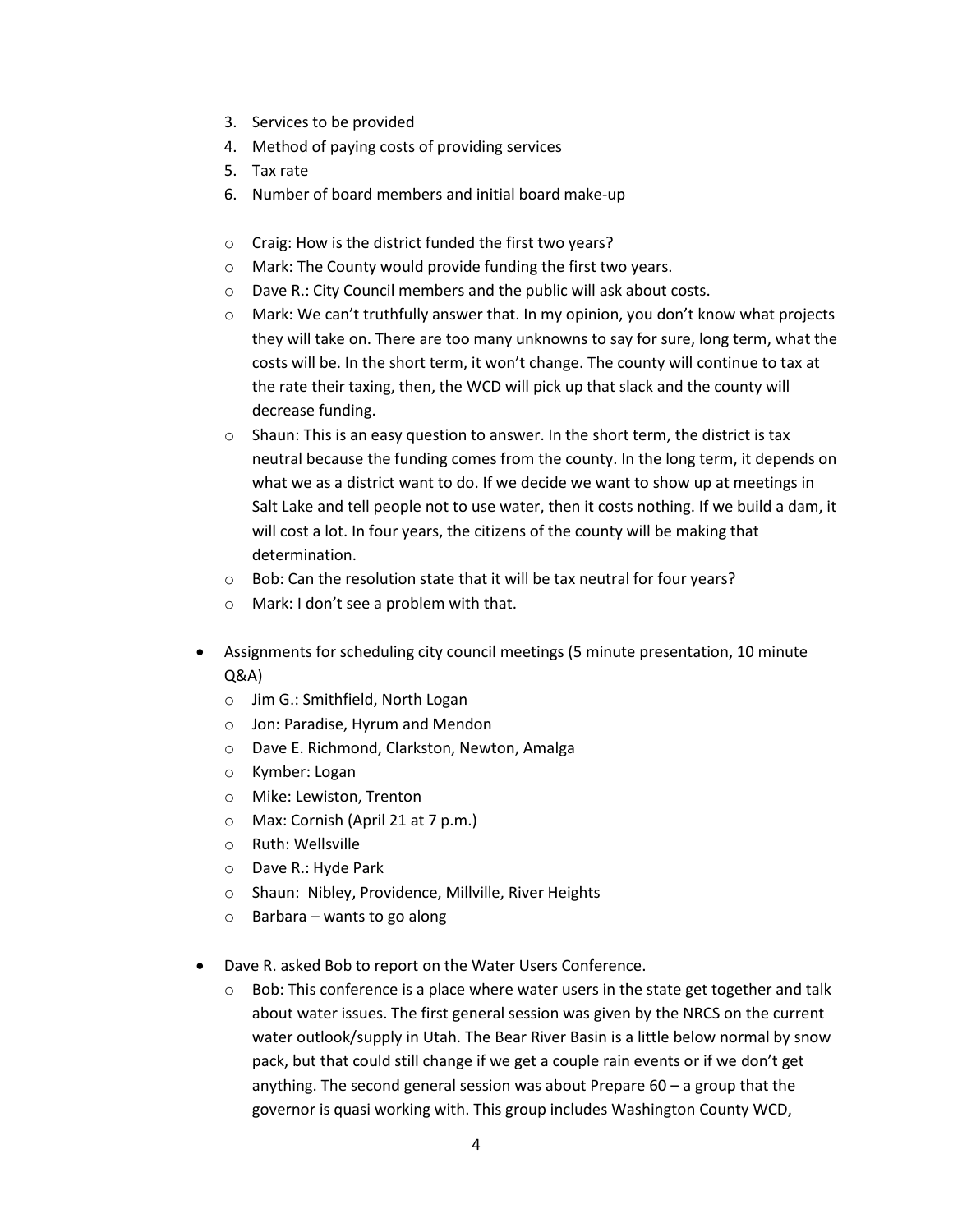Jordan Valley WCD, Weber Basin WCD, and Central Utah WCD. They tackle issues surrounding how the state gets the water it needs in the future. Utah sits ok because they plan well. This is the group that proposed SB80. They talked about a state water plan and how they will fund that.

 $\circ$  Mark: The legislature approved a 1/16 percent sales tax increment that will come over to the water side from the transportation side over time after five years. 15-20 years ago, this 1/16 was on the water side and it was given to transportation.

### **Topic 2: Branding and Public Relations**

- Josh: At the last meeting, we discussed the name. DUO group brought some names and logo revisions. Are there any legal issues using the word "conservancy" in the district name?
	- o Mark: We are not required to keep conservancy in the name.
- Discussion took place regarding the inclusion of the word conservancy. Some feared that it limited the group in their undertaking (some might perceive that conservancy is all the group does), and with failed efforts to do this in the past, the word "conservancy" might bring that up for people. Others felt that it was important to keep the word conservancy because it is something the group will be doing, and it is important for people and for the future of water resources. After discussion, the name Cache Water District was motioned, seconded and passed unanimously by the group
- Duo Group: Passed out proposal/price on website. The website would be responsive (mobile device-friendly). Updates and frequency price can be adjusted. Duo group could also train someone to do the updates.
	- $\circ$  Bob: The county will plan on being trained to post updates to reduce the per month update fee.
- Motion to approve the basic website passed unanimously by the group.

## **Topic 3: Article 2**

- Mike: Didn't we talk about making a mention of hostile takeover of irrigation companies?
	- $\circ$  Mark: I don't think a hostile takeover is a practical possibility, but if it would make people feel better, I don't have a problem adding that language, although it does draw attention to the issue.
	- $\circ$  Jim H.: I can see some of these small irrigation companies asking us to take them over.
	- o Mark: That wouldn't be a hostile takeover.